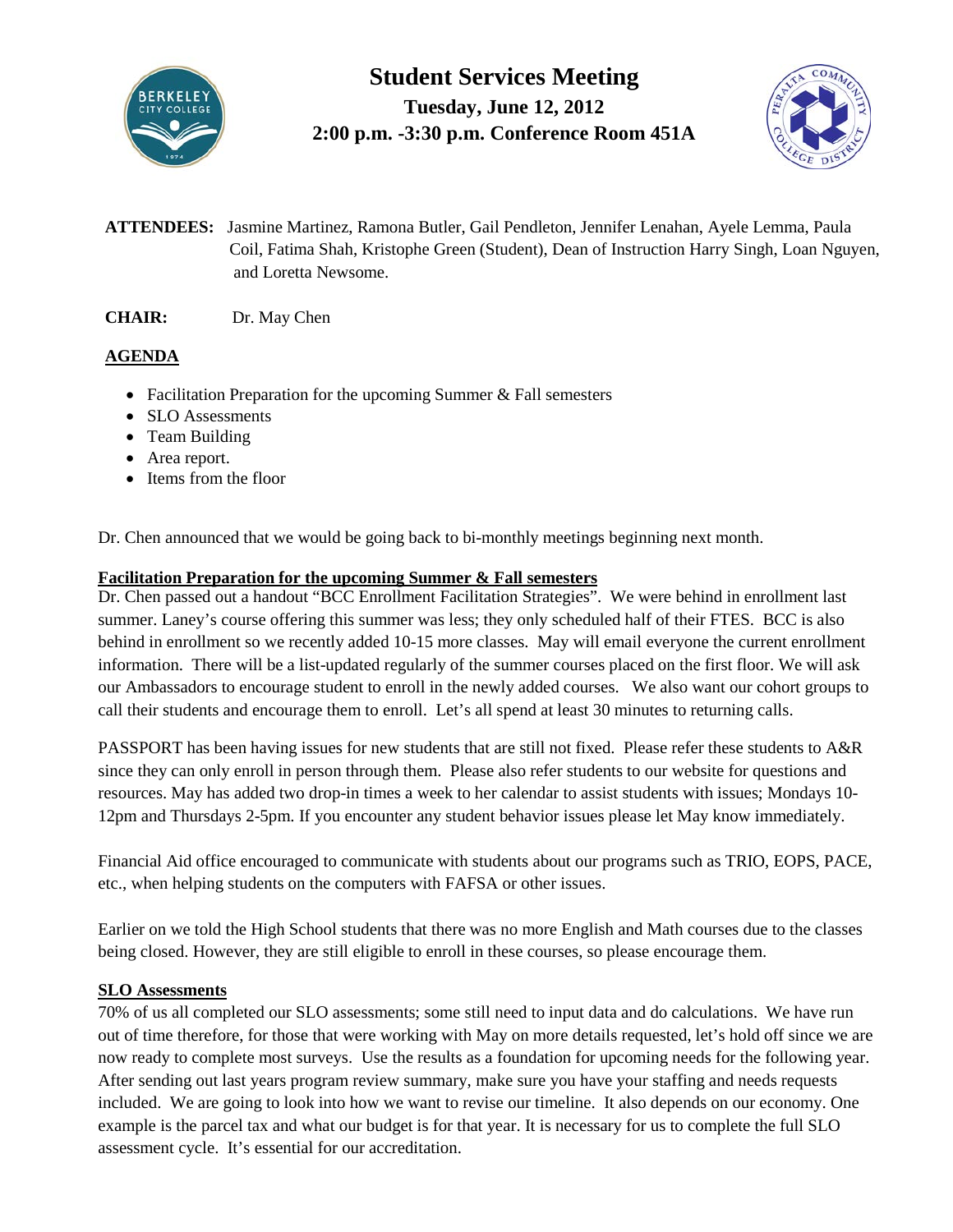#### **Team Building**

This is the end of 3<sup>rd</sup> year for May, and ever since it's been budget cut after cut and workload increased for us all. May thanked everyone for all their efforts and hard work. We have applied for grants in the past and we did get a mental health grant but did not receive VA grant desired. Due to some laid off positions those tasks have been added to other staff. May appreciates all the efforts we have done and happy to see that our new President Debbie Budd has already been working on improvements. Instruction has already identified funds to give to Student Services to help us out.

The budget has been very uneven for some time now among all four colleges. Laney just spent \$95k for online orientation. BCC over the last two years gave over \$150k from our DSPS to Laney's because they have overspent as well as the other colleges. May recently found out that BCC has been under spending and our funds get moved to those campuses that are overspending.

May has noticed that a lot of us are doing things that are not in our job descriptions. Over time we have all inherited more tasks. Many of you inherited an old job description and May will try to work with HR to update your job description and update your level. This is also happening to our faculty counseling staff. May is thinking about us having a retreat for team building and have a facilitator.

#### **Area report**

A&O: Added two more assessments; one of them is already fully booked. So please encourage students to hurry up and sign up for assessment.

**Transfer Center:** Last semester wrapped up well also the with graduation and scholarship ceremony. Paula recently attended the FELI (faculty experience learning institute) week and highly recommends other staff to attend in the future. Humboldt State contracted with us to hold an event here (Lab 126) offering support to students enrolling online to their college (students in the bay area). Paula was ale to hire a 20 hour/week assistant through the Perkins grant/funds.

**A&R:** Hours for evening here at BCC are Wednesday evenings until 6:30pm. The office hours are: Monday, Tues., Thurs & Fri 8-4:30pm and Wed. 8-6:30pm. They have been working with this passport issue to get students enrolled. The enrollment fees have gone up from \$36 to \$46 per unit, effective this summer. High School students have to pay the heath fee & student center fee.

**Counseling**: Summer Hours are Mon& Tues 9-5pm, Wed 9-6:30pm & Thurs. 9-4:30pm. No appointments for summer.

**Ambassadors:** Funding for the program has come from various budgets. Victor asks that since this is an all college service that funds for this program should always be stable and available.

**EOPS**: They are in the process of closing out this FY budget. Applications for Fall are still being given out; no deadline yet. There is a book loan program for summer students. Kim Blackwell will be working this summer. The cut to the CalWORKs program has been reversed. EOPS is currently supporting 300 EOPS student even though the budget only allows for 105 students.

**Dean/TRIO:** There are currently 115 students in the TRIO Program. It has been challenging getting them to keep their counseling appointments. Overall the program is doing fine. TRIO will soon have a Counselor for the program. Working with summer campus tours and workshops; two grads and 2 transfers from the program.